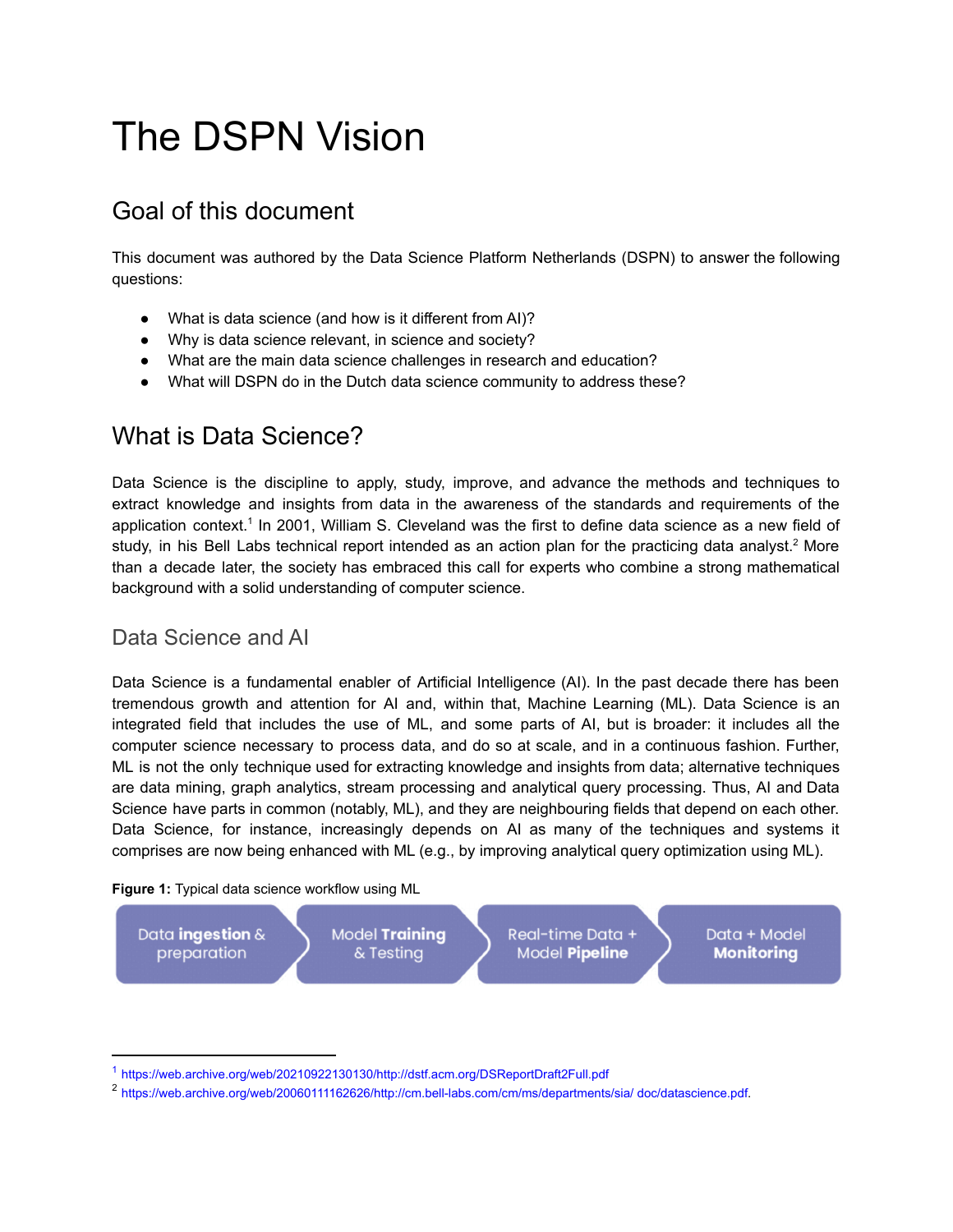But *ML also depends on data science*. Figure 1 above shows a data science workflow using ML. The first step for a data scientist is to set up a data processing pipeline to ingest (explore, integrate and combine) multiple data sources and then do extensive preparation (data cleaning and transformation). This step notoriously takes >80% of effort and, these operations often require scalable data science systems (e.g. Spark) in order to complete in a reasonable time. Only after thus acquiring clean first data to analyze, ML can be performed, to build and test a model. When a model is good enough, that version is taken into a real-time pipeline, which is again a data science infrastructure. Here, new data is periodically and automatically fed through the data ingestion and preparation pipeline set up previously, and the model is evaluated (scored), to make data- and ML-driven decisions. In order to guarantee quality outcomes, there is infrastructure that monitors both the operations in the pipeline itself, as well as the model features and all their data dependencies.



**Figure 2:** Only a small fraction of real-world ML-driven data science systems is composed of the ML code, as shown by the small black box in the middle. The required surrounding data systems infrastructure is vast and complex $3$ .

As illustrated by Figure 2 in a publication<sup>3</sup> by Google, ML thus depends on data science for collecting data as input for training ML models, verifying its quality, and for extracting features to shape multiple data sources e.g. into a matrix representation. Once deployed, the quality of the input data and features needs permanent data and model quality monitoring and all of this processing needs to happen at scale, requiring resource management and (often, distributed) serving infrastructures. Therefore, the success of ML in moving from a very powerful technology into a tool that can be robustly deployed to solve problems, depends on data science infrastructure. Figure 1 illustrates that the common experience that >80% of ML project effort goes into data preparation (i.e. data science) also translates into the fact that an even greater majority of software infrastructure in an industrial ML deployment consists of data science infrastructure. Further, while Big Tech is able to construct the boxes in Figure 2, using access to top human talent, advances in data science technology should aim to make robust ML deployment more broadly attainable.

# Societal Impact of Data Science

As it has become possible in the past decades to collect data cheaply, all organizations have started to do so. By retaining more historical data, but also by collecting more data, e.g. instrumenting existing work processes with data collection. As such, the importance of data science extends to all sectors of society, and therefore (basic) skills and understanding of data science also need to extend to all professions. In

<sup>3</sup> Sculley, David, et al. "Hidden technical debt in machine learning systems." *Advances in neural information processing systems* 28 (2015): 2503-2511.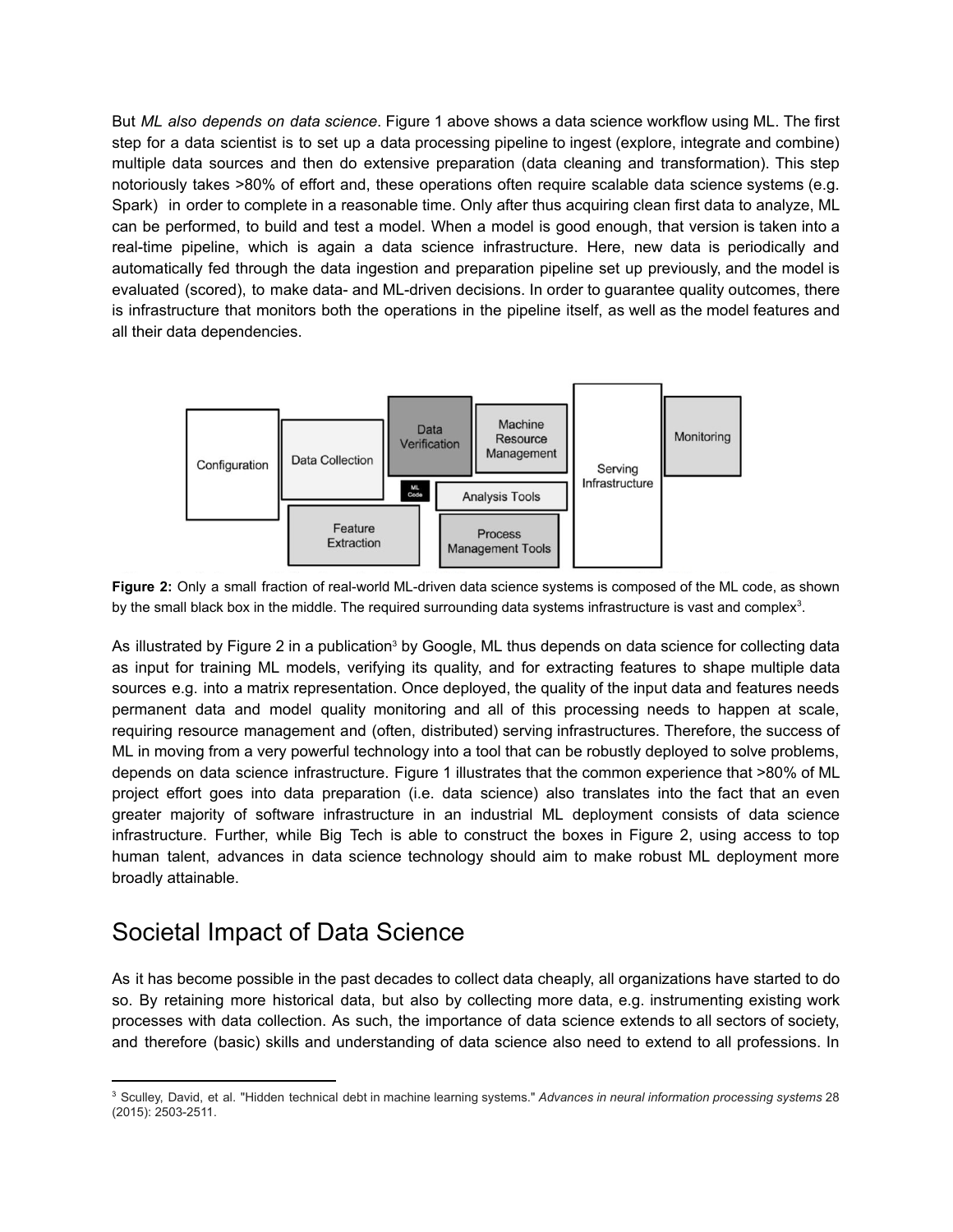that sense, in most places where statistics is considered to be part of an educational curriculum, we expect over time this to be augmented into data science (of which statistical methods are yet another component).

Apart from including data science in curricula of all disciplines, we also anticipate these disciplines to start changing their practices and processes, to make data collection, refinement, processing and analysis an integral part of better achieving their goals. A few examples are: the medical sciences (e.g. to use data to predict and treat conditions better and more timely), the humanities (e.g. using natural language processing and knowledge graphs to better understand literary data sources), engineering (e.g. deployment of sensors to instrument factory processes and analyze data in real-time to optimize these processes but also perform predictive equipment maintenance).

In any discipline, it is possible to come up with such examples. In fact, the ability to leverage these data opportunities is what will make or break company competitiveness, but arguably also the environment, and the responsible use of data science will strongly influence the quality of democracy and of society as a whole. Because of the necessity of dealing with data in different contexts, of different types, in different locations, data science also needs to be tailored and developed in myriad ways.

Applying data science in society is generating significant growth in the IT sector of The Netherlands, with many professionals and companies incorporating data science into their products and services. Also, a new sector specializing in creating technology to do data science is emerging. Examples are the entrance of large data companies like Uber, Booking, Google AI and Databricks<sup>4</sup> in The Netherlands, but also many start-ups. Growing this data technology ecosystem from the academic perspective, via research, education and community-building, is a goal of DSPN.



**Figure 3: The Data Life Cycle<sup>5</sup>** 

Adoption of data science also produces new societal and organizational challenges. The biggest pitfall of data science is drawing wrong conclusions based on wrong data ("garbage in, garbage out"). As such, formalizing, judging and improving data quality is an important research direction. Related to this, we

<sup>4</sup>https://web.archive.org/web/20200104141726/https://databricks.com/blog/2019/10/30/why-we-are-investing-100-million-euros-in-ou r-european-development-center.html

<sup>5</sup>Francine Berman et. al. 2018. Realizing the potential of data science. Commun. ACM 61, 4 (April 2018), 67–72. DOI:https://doi.org/10.1145/3188721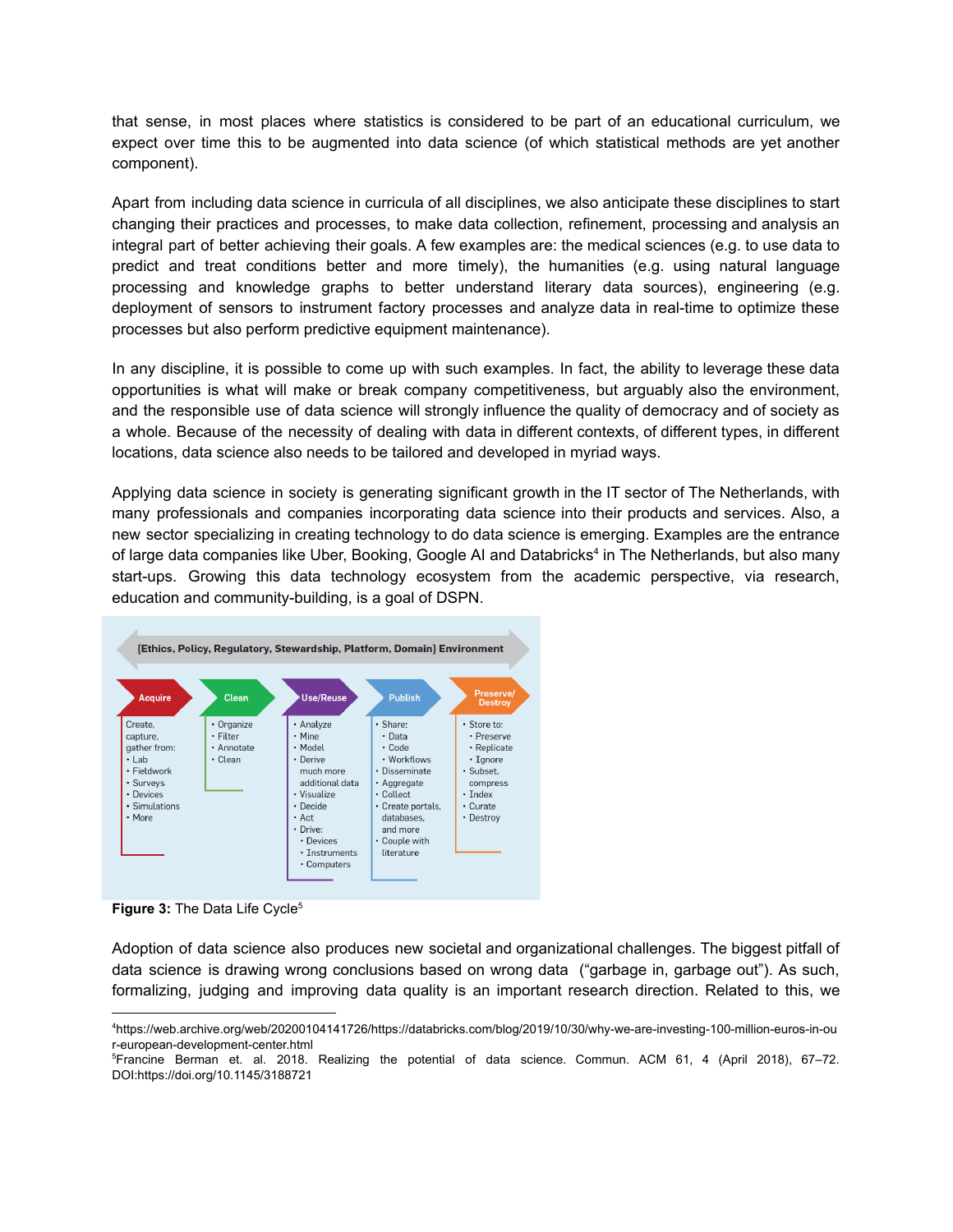know that biased input data leads to biased outcomes, even if the data is "correct". Finding ways to make data science Fair, Accurate, Confidential and Transparent (FACT) is going to be pivotal to combat bias, and therefore, have the application of data techniques accepted by society. Making data Findable, Accessible, Interoperable, and Reusable (FAIR) is important to make sure the benefits of data science will be reaped as broadly as possible, also by individuals, small organizations and by people in economically deprived regions.

## Scientific Research Challenges in Data Science

Figure 3 shows the Data Life Cycle, showing again that data science is a broad field. Given the broad need to apply data science, we observe a wide variety of research initiatives in The Netherlands from many disciplines *outside* computer science and mathematics, that carry the labels of Big Data, Data Science and ML. These aim to apply data science in specific domains. DSPN stresses the need to also perform top-notch *computer science* research into the *foundations* of data science. These foundations can be theoretical (new formalisms), algorithmic (new methods) and in systems (new tools). The Netherlands has a strong computer science community performing state-of-the-art data science research. Let us now summarize those areas of data science where there is critical mass in The Netherlands, specifically:

- Data Systems (e.g. CWI, TUe, UU, TU Delft, UvA, UT)
- Data Quality and Data Integration (e.g. CWI, TUe, UU, TU Delft, UvA, UT)
- Knowledge Representation & Provenance (e.g. VU, MU, UvA, UU, CWI)
- Data Mining and Exploration (e.g. UU, TUe, LU, TU Delft)
- Information Retrieval (e.g. UvA, RU, TU Delft, LU)
- Responsible Data Science: FACT & FAIR (e.g. VU, UvA, TUe, TU Delft, UT)
- Data Science in Interaction with Application Context (e.g. RUG, WUR, ...)

| Data Systems                                 | Responsible                |                                      |
|----------------------------------------------|----------------------------|--------------------------------------|
|                                              |                            |                                      |
| Data Quality & Data Integration              |                            |                                      |
|                                              |                            |                                      |
| Knowledge Representation & Provenance        | Data Science (FAIR & FACT) | Interaction with Application Context |
|                                              |                            |                                      |
| Data Mining & Data Exploration               |                            |                                      |
|                                              |                            |                                      |
| Information Retrieval & Text Analytics       |                            |                                      |
|                                              |                            |                                      |
| <b>Foundational Data Science Disciplines</b> | <b>Multi-disciplinary</b>  |                                      |

**Figure 4:** The Data Science-related research expertise in the Netherlands.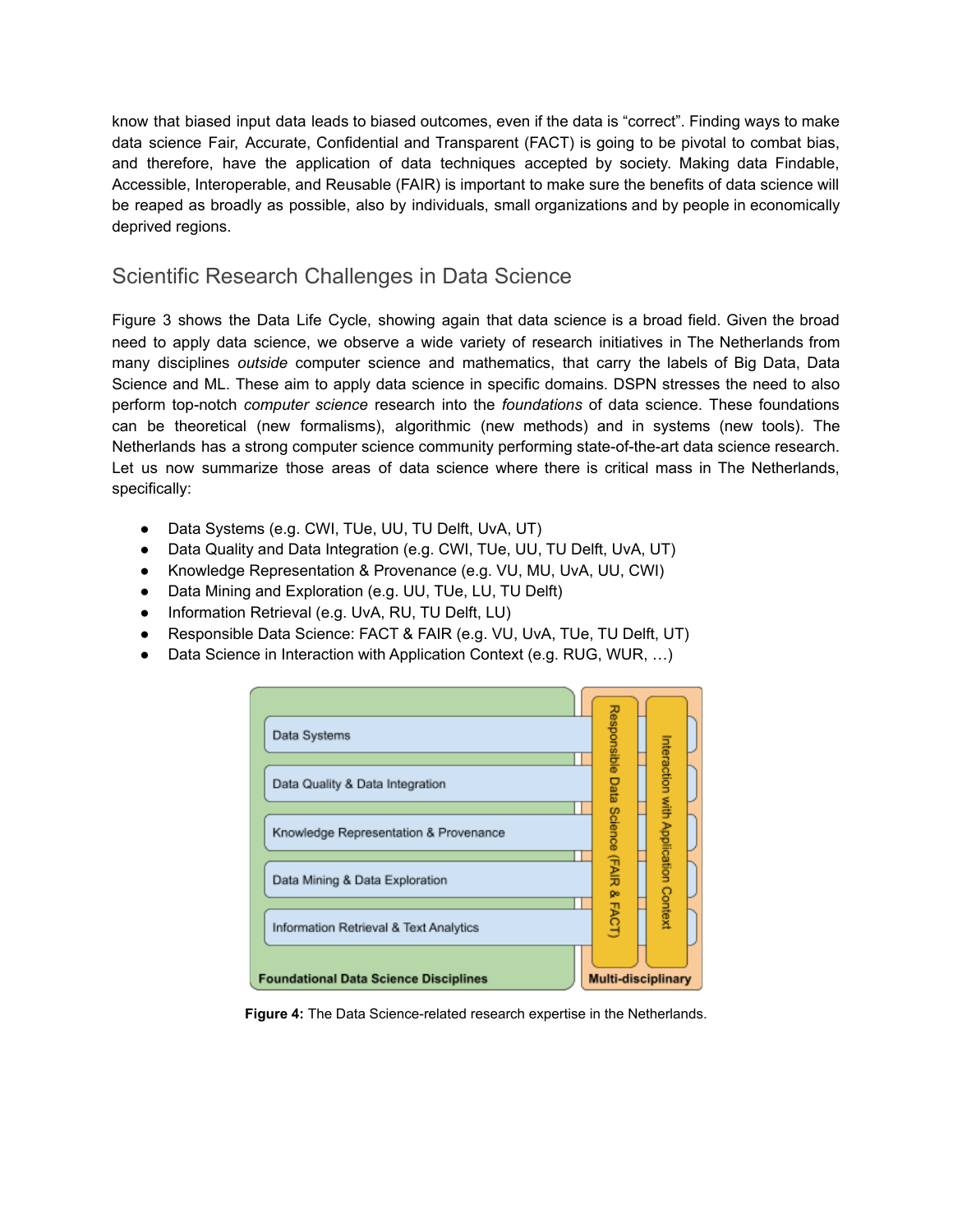There are two further fields that are part of data science and are related to this vision. Those are:

- Artificial Intelligence (AI), which we did not include because this field is covered well by SIGAI, the sister-SIG of DSPN in IPN, with whom DSPN collaborates in its activities.
- Statistics, which we did not include as it falls under mathematics and is represented by IPN sister PWN. It is an aim of DSPN to collaborate with statisticians and interface with PWN where fitting.

We now summarize the most important research challenges per area of critical mass, covered by DSPN.

**Data systems.** Data systems are a core technology in IT as a whole, but also in data science, where Big Data volumes need to be efficiently captured, stored (typically involving columnar compressed storage) and queried, using efficient execution techniques, as well as automatic query optimization and the required data and algorithms to guide this, in the face of complex data layouts and correlations. We should research the end-to-end data-to-insights pipeline, including understanding systems that go all the way from raw data to an end-user's desired outcome, such as a visualization, or a prediction by a ML model. We should research declarative programming paradigms to specify and optimize all stages of machine learning pipelines (data discovery, data preparation, and model building) to *better support ML with data systems*.

It remains important that data systems are efficient. Hardware will become very heterogeneous (CPUs, GPUs, FPGAs, ASICs), posing a software challenge to make programming them simple and portable. In the cloud, disaggregation of resources for elasticity challenges existing data system assumptions. Both disaggregation and new hardware require system architecture research. Data can be on-premise, in the cloud and on the edge; but in all cases human time to manage it is scarce and expensive. Therefore, we need to research *self-managing data systems*.

A data systems research area is *confidential data processing* without trusting a cloud provider. As we continue to aggregate data, the need to uphold *data privacy* with analytical usage of such data for decision support has emerged as a key challenge. There is a need for novel private data management infrastructures that better uphold privacy of citizens, and creating these will pose systemic and algorithmic challenges. Cryptographic techniques as well as *differential privacy* have emerged as a foundation of privacy-aware data systems. Data sharing across organizations will require new *multi-party computation* techniques to be integrated in data systems.

**Data Quality and Data Integration.** It is important to reduce the >80% effort spent on *data integration and wrangling,* aimed to improve the quality of data and allowing different data sources to be correctly combined. To have confidence in any data-driven decision, there should be a trust on the data on which that decisions were based. For this trust to materialize, the data has to be of high quality, i.e., accurate, complete, consistent and up-to-date. Unfortunately, most real-world datasets have data quality issues with significant consistencies. There is a need to develop tool techniques and methodologies that are able to clean the data from quality issues, but also, in the case this is not possible or is too expensive, to quantify the impact that these issues have to the results of the data analytics. Even after the data has been cleaned, the data has to be maintained. Recent advances in data collection and storage systems have allowed the creation of huge datasets that are often hard to manage. Parts of them have often to be forgotten. Such an action has to be done in ways it does not jeopardize future needs or minimizes the impact to future analytics. The notion of quality extends naturally to the algorithms that are applied on the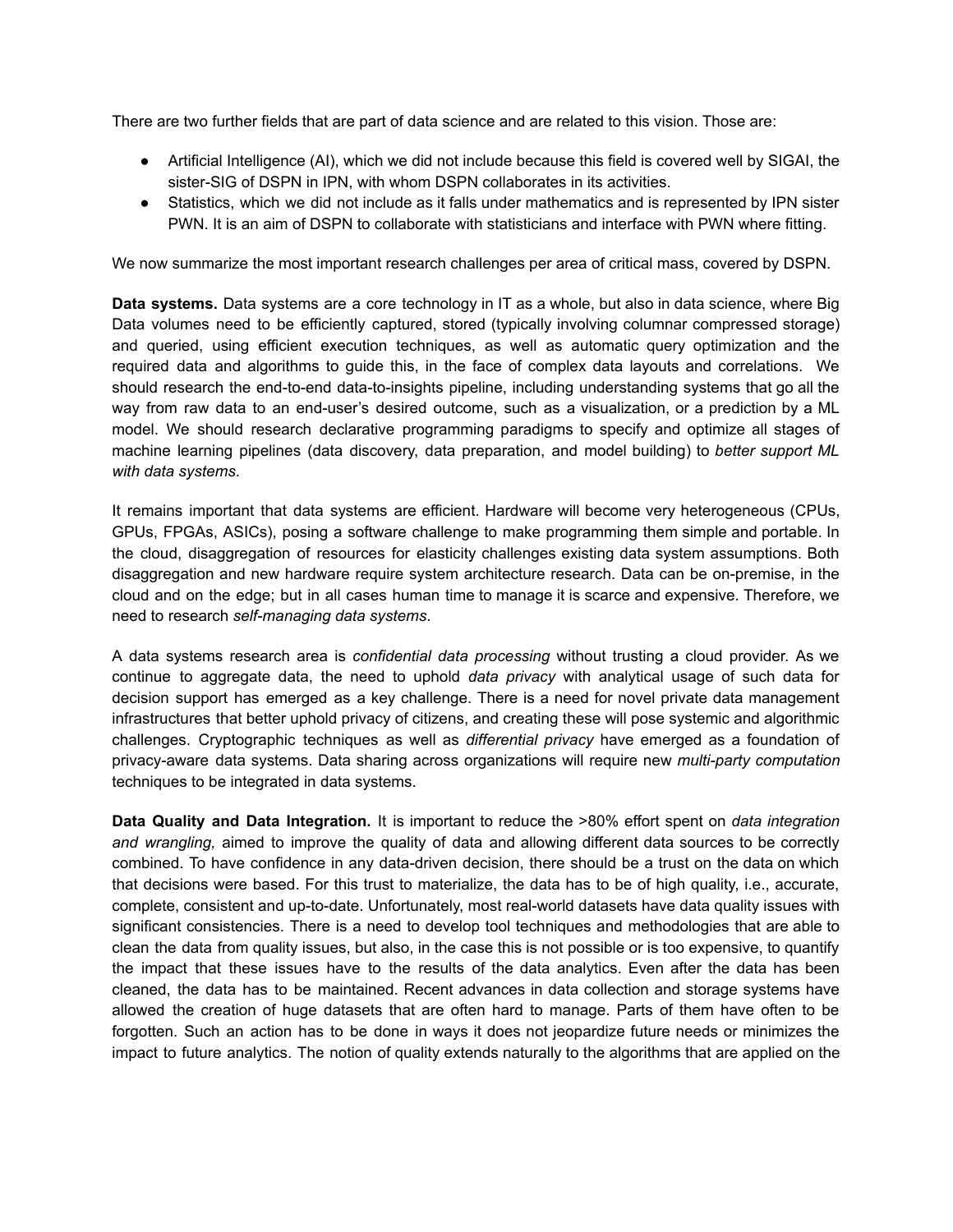data. The trust on the final result of any analytic process is equally dependent on the data on which the process is applied as on the process itself.

**Knowledge Representation & Provenance.** Knowledge Representation has its roots in expert systems and traditionally concerns curated explicit knowledge, such as embodied by Tim Berners Lee's early vision of the Semantic Web. This vision has been adopted at scale in the form of Knowledge Graphs (KGs). As KGs grow larger, they can no longer be manually constructed, and research is needed into automated extraction of specific knowledge and its context, from large, diverse, and noisy data sources. KGs are therefore also no longer consistent, but fuzzy, and research thus needs to make reasoning probabilistic. Semantics and reasoning are important foundational techniques for answering of complex queries, also posed in natural language. The field uses a diversity in methods to create knowledge, among which reasoning, language modeling, text analytics, and machine learning; as well as a diversity of methods to integrate knowledge into query answering and decision making. On top of that, the ambition to further enhance Machine Learning exposes the question whether integration of explicit knowledge, can lead to better ML performance, combining the fields of explicit knowledge and learned (black box) models.

Explicit knowledge that describes data is a key idea to enable automatic data integration. This not only concerns the semantics of data, but also other meta-information, e.g. describing how data was obtained and its validity and quality. We thus need to study *data provenance* and its application in data science pipelines, which involves tracking, integrating, and analyzing metadata. Provenance is also required for reproducibility. We should research tools and systems that support *data sharing*, including labeling, annotating, exchanging, securing, discovering, and capturing provenance of data. This is needed to support auditing at scale so that checks for legitimate usage can be implemented at possible fine levels of granularity.

**Data Mining & Exploration.** Data Mining studies targeted extraction of knowledge from data. Current research topics include mining of knowledge from heterogeneous data sources, also other than tables, such as multi-modal data (including picture, sound, video, sensors) or graphs. Graph similarity, graph clustering, graph pattern matching, and influence maximization are active topics where more efficient algorithms are advancing the state of the art; where the outcome of the analysis may also be graph-shaped such as in graph neural networks. Foundational challenges in data mining are on *causality* and *data quality*. While it is very hard to disentangle correlation and causality in static after-the-fact data, there are new techniques that make progress on causality. This is important because data science conclusions drawn from correlation rather than causation are a risk to its integrity. The detection and correction of data quality problems (missing/incomplete, noisy, inaccurate data), also called *data cleaning*, and the assessment of data quality and how it affects models and the quality of predictions, and automating this is of crucial importance to enable data science and safeguards it from its biggest pitfall ('garbage in, garbage out').

*Process mining* studies the analysis of large-scale log data, for reconstructing, understanding, and optimizing the processes that created this data. Active topics are the detection of missing information (hidden events), the integration of a diversity of perspectives, and challenges in dealing with missing, noisy and biased data. Finally, *Data Exploration* techniques such as *Visual Analytics* seek to aid humans in understanding data, by (automatic) summarization, discovering outliers and counterfactuals and presenting these to the user interactively, combining foundational research in human-computer interaction, (immersive) data visualization and reality augmentation; with (large-scale) data analytics.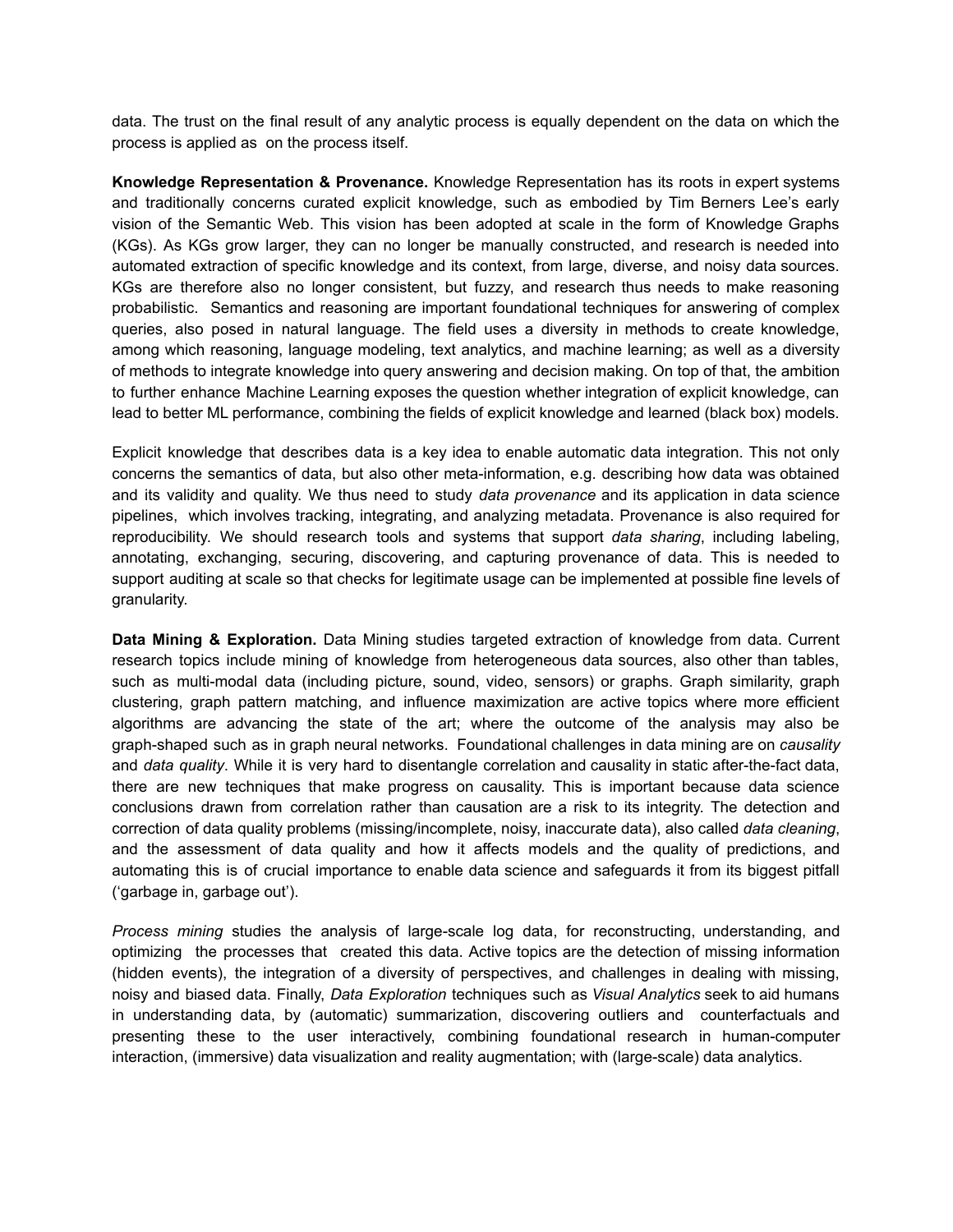I**nformation Retrieval & Text Analytics**. Information Retrieval (IR) is the science of searching for information in non-tabular data, typically text documents, but possibly also other data such as video, images or sound; typically ranking data items and presenting a top-N of query answers. Information created by, connected to, or consumed by an individual now resides across a great number of separate information silos: personal devices; the web; file systems; messaging systems and social media; and systems from external parties including doctors, banks, employers and government. Rather than searching information in an equivalent number of independent search systems, future *personal IR* systems should integrate across all of these. They should also support complex, evolving, or long-term information seeking goals such as acquiring broad knowledge either for its own sake or to make an informed decision.

*Conversational Information Seeking (CIS)* concerns research where humans interact with the IR system in a dialog, where the input may be non-textual (spoken, gesture). It may take into account long term user state, user needs beyond topical relevance (e.g. the form of presentation), and permitting initiative to be taken by either the user or the system at different points of time. As described in the sequel, detecting and correcting for bias in data and ranking increasingly is an urgent research topic in IR.

**Responsible Data Science: FAIR & FACT**. FAIR data are data which meet principles of [findability,](https://en.wikipedia.org/wiki/Findability) [accessibility](https://en.wikipedia.org/wiki/Accessibility), [interoperability](https://en.wikipedia.org/wiki/Interoperability), and [reusability](https://en.wikipedia.org/wiki/Reusability). This makes data more valuable as it is easier to find and easier to combine and integrate thanks to a formal shared knowledge representation. It creates economic opportunities and a more level playing field, as people with the best ideas may access to FAIR data; and is also key to making the results of (data) science transparent and reproducible. DSPN strives to help (research) data become FAIR, by researching, creating and supporting novel infrastructure for this.

Further foundational research in all data science disciplines is focusing on FACT, i.e., questions related to Fairness, Accuracy, Confidentiality, and Transparency. Data science approaches learn from training data while maximizing an objective. However, this does not imply that the outcome is *fair*. The training data may be biased and defining and detecting this remains an open question, as well as correcting for bias. New data science approaches should also provide insight on the *accuracy* of the output. If individuals do not trust the underlying data pipelines, they may worry about *confidentiality* which could prevent them from sharing their data. Data science practices and tools should prevent data confidentiality breaches. Finally, data science should not be viewed as a black box that magically transforms data into insight and value. Many design choices need to be made in a data science pipeline; the journey from raw data to meaningful conclusions involves multiple steps and actors, thus accountability and comprehensibility are key for *transparency*.

**Data Science in Interaction with Application Context:** Data Science has relevance to a wide range of application domains, and its application always happens in a context. The extraction of knowledge from data is done by people applying the techniques. The techniques themselves can never do this. This is a fundamental limitation and the need to interface with other disciplines is crucial in data science. Data science thus demands domain expert knowledge in order to understand the meaning of data and the pipelines constructed for processing them. In addition, specific application domains sometimes require specific and specialized data science techniques, such as algorithms, storage formats and data processing sub-systems. For example, application areas introduce challenges in the form of specialized data formats such as specialized string processing(genomics, DNA) and chemistry (SMILES codes) and biochemistry (FASTA codes). The discipline of data science covers these problems, where the interaction between the clean, idealized world described by the fundamental mathematical models, and the complex,